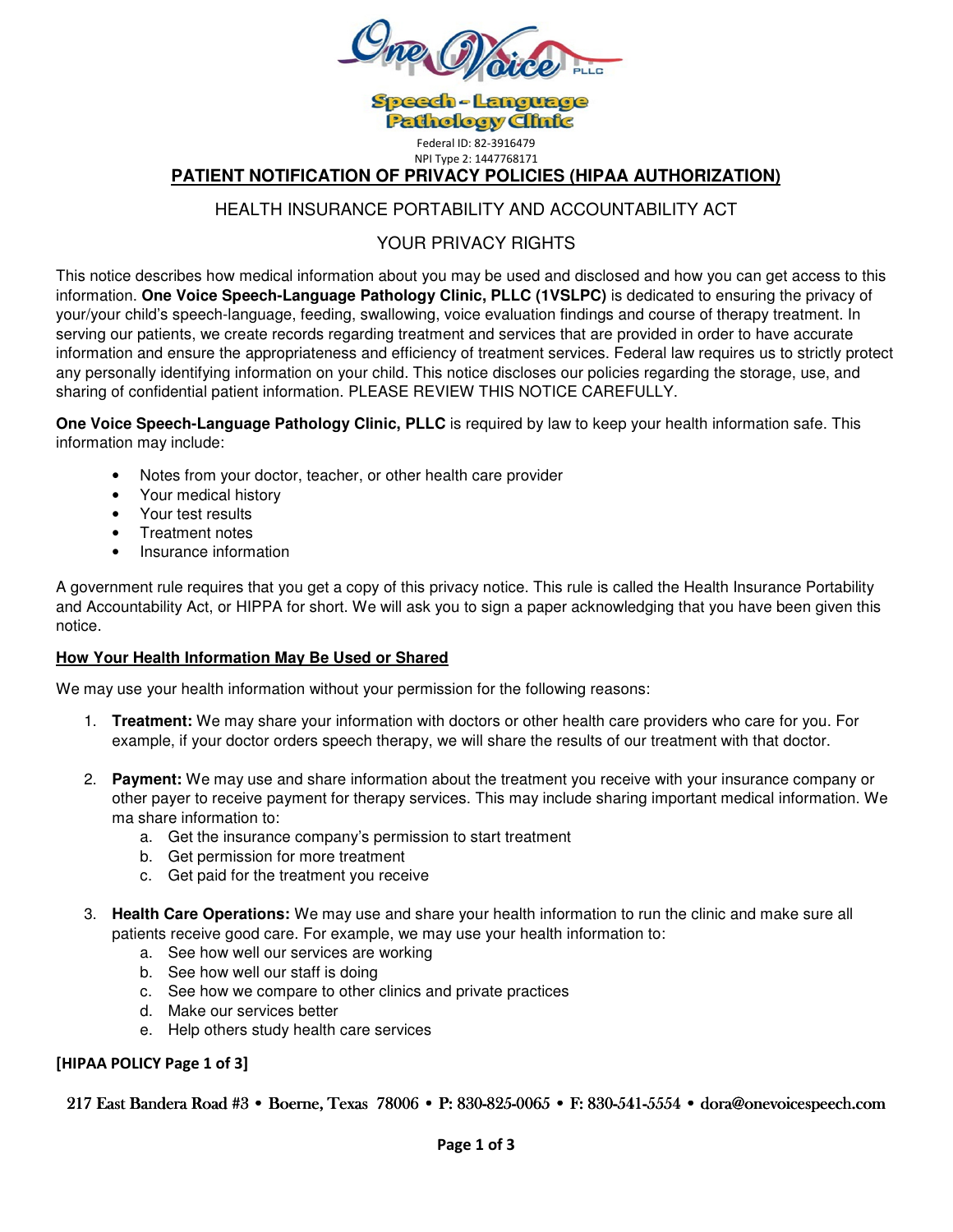

**Speech - Language Pathology Clinic** 

Federal ID: 82-3916479 NPI Type 2: 1447768171

Your health information may also be used or shared without your permission for:

- **Abuse and Neglect:** We may share your health information with government agencies when there is evidence of abuse, neglect, or domestic violence.
- **Appointment Reminders:** We will use your information to remind you of upcoming appointments. Reminders may be sent in the mail, by email, or by phone call or voicemail message. If you do not wish to get reminders, please tell your speech-language pathologist.
- **As Required by Law:** We will share your information when we are told to by federal, state or local law. We will also share information if we are asked by the police or courts.
- **Government Functions:** Your information may be shared for national security or military purposes. If you are a veteran, your information may be shared with the Office of Veteran's Affairs.
- **Information About a Person Who Has Died:** We may share information with the coroner, medical examiner, or a funeral director, as needed.
- **Health-Related Benefits and Services:** We may use your information to let you know of other services that might be of interest to you.
- **Public Health Risks:** We may report information to public health agencies as required by law. This may be done to help prevent disease, injury, or disability. It may also be done to report medical device safety issues to the Food and Drug Administration and to report diseases and infections.
- **Regulatory Oversight:** We may use or share your information to report to agencies overseeing health care. This may include sharing information for audits, licensure and inspections.
- **Threats to Health and Safety**: Your health information may be shared if it is believed that it will prevent a threat to your health and safety or the health and safety of others.
- **Worker's Compensation**: We will share your information with Worker's Compensation if your case is being considered as a work-related injury.

## **When Your Permission is Needed to Use or Share Your Health** Information

You must give us your permission to use or share your health information for any situation that is not listed on this notice. You will be asked to sign a form, called an authorization, to allow us to share your information. You are allowed to take back this authorization, called revoking authorization, at any time. We will not be able to get the information back that we shared with your permission.

## **Your Privacy Rights**

You have the right to:

- **Ask us not to share your information:** You can ask us not to use or share your information for treatment, payment, or health care operations. You can also ask us not to share information with people involved in your care, like family members or friends. You must ask for limits in writing. We must share information when required by law. We do not have to agree to what you ask.
- **Ask us to contact you privately:** You can ask us to only contact you in a certain way or at a certain place. For example, you may want us to call you but not email. Or you may want us to call you at work and not at home. You must ask in writing.
- **Look at and copy your health information:** You have the right to see your health information and get a copy of that information at any time. You have the right to see treatment, medical and billing information. You may not be able to see or copy information put together for a court case, certain lab results, and copyrighted materials, such as test protocols.

## **[HIPAA POLICY Page 2 of 3]**

## 217 East Bandera Road #3 • Boerne, Texas  $78006$  • P:  $830-825-0065$  • F:  $830-541-5554$  • dora@onevoicespeech.com